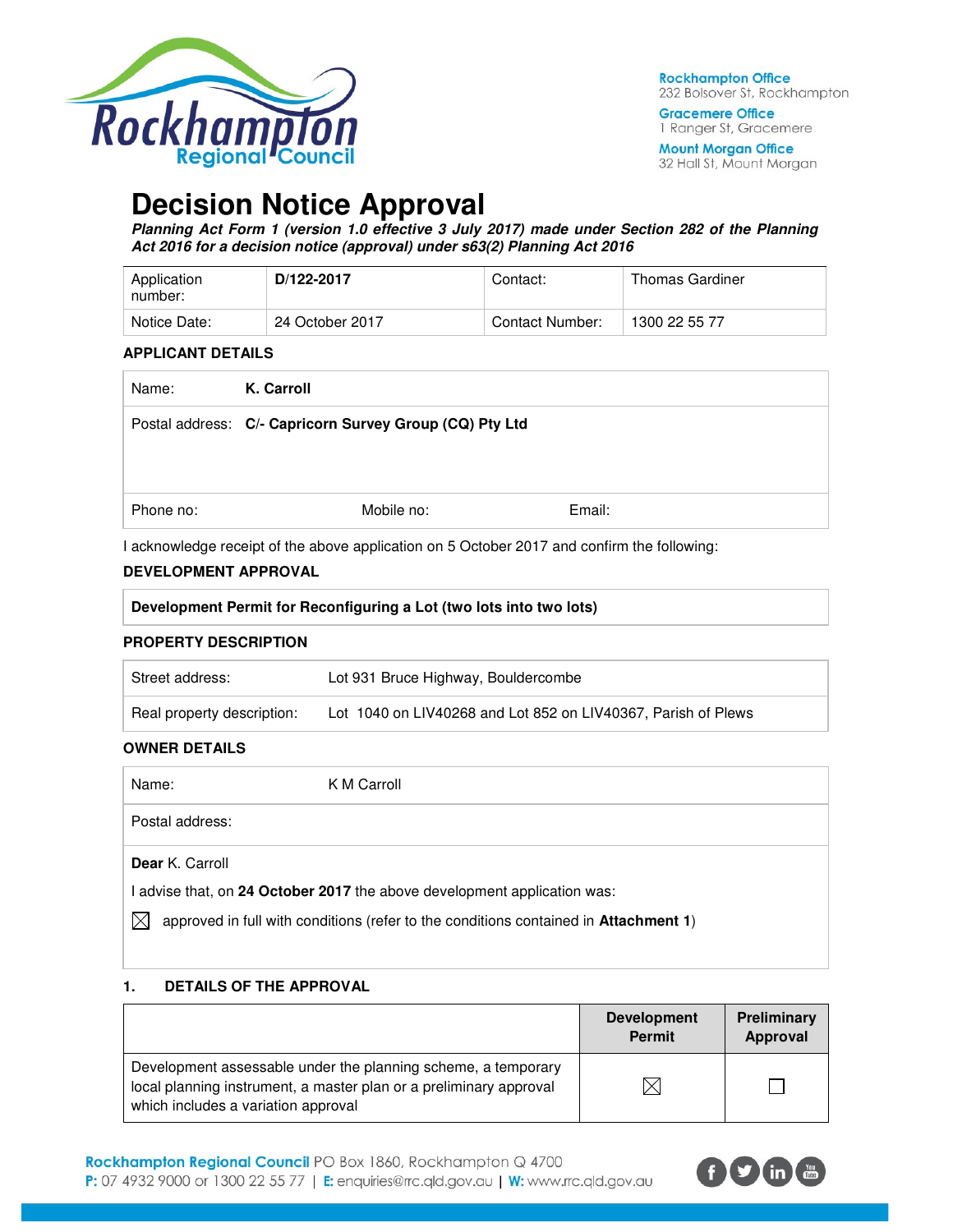# **2. CONDITIONS**

This approval is subject to the conditions in Attachment 1.

## **3. FURTHER DEVELOPMENT PERMITS REQUIRED** NIL

#### **4. REFERRAL AGENCIES** NIL

#### **5. THE APPROVED PLANS**

#### **The approved development must be completed and maintained generally in accordance with the approved drawings and documents:**

| Drawing/report title | Prepared by            | Date    | Reference number |
|----------------------|------------------------|---------|------------------|
| Reconfiguration Plan | Capricorn Survey Group | Undated | 5876-01-ROL *    |

#### **6. CURRENCY PERIOD FOR THE APPROVAL (S.85)**

The standard relevant periods stated in section 85 of Planning Act 20016 apply to each aspect of development in this approval, if not stated in the conditions of approval attached.

#### **7. STATEMENT OF REASONS**

| <b>Description of the</b><br>development                                       | The proposed development is for Reconfiguring a Lot - (two lots into two lots)                                                                           |                                                                                                          |  |
|--------------------------------------------------------------------------------|----------------------------------------------------------------------------------------------------------------------------------------------------------|----------------------------------------------------------------------------------------------------------|--|
| <b>Assessment</b><br><b>Benchmarks</b>                                         | The proposed development was assessed against the following assessment<br>benchmarks:                                                                    |                                                                                                          |  |
|                                                                                | Rural Zone code:                                                                                                                                         |                                                                                                          |  |
|                                                                                |                                                                                                                                                          | Access, Parking and Transport code;                                                                      |  |
|                                                                                | Filling and excavation code;                                                                                                                             |                                                                                                          |  |
|                                                                                | Landscape code;                                                                                                                                          |                                                                                                          |  |
|                                                                                | Reconfiguring a Lot code;                                                                                                                                |                                                                                                          |  |
|                                                                                | Stormwater Management code;                                                                                                                              |                                                                                                          |  |
|                                                                                | Water and Sewer code.                                                                                                                                    |                                                                                                          |  |
| <b>Reasons for decision</b><br>(list non-compliance items<br>and how they were | The development was assessed against all of the assessment benchmarks<br>listed above and complies with all of these with the exception(s) listed below. |                                                                                                          |  |
| resolved)                                                                      | <b>Assessment</b><br><b>Benchmark</b>                                                                                                                    | Reasons for the approval despite non-<br>compliance with benchmark                                       |  |
|                                                                                | Reconfiguring a Lot<br>Code                                                                                                                              | The boundary realignment will not adversely affect<br>the productive capacity of the land for rural uses |  |
|                                                                                | <b>Rural Zone Code</b>                                                                                                                                   | that are significant to the economy.                                                                     |  |

#### **8. RIGHTS OF APPEAL**

The rights of an applicant to appeal to a tribunal or the Planning and Environment Court against a decision about a development application are set out in chapter 6, part 1 of the Planning Act 2016. For particular applications, there may also be a right to make an application for a declaration by a tribunal (see chapter 6, part 2 of the Planning Act 2016).

#### Appeal by an applicant

An applicant for a development application may appeal to the Planning and Environment Court against the following: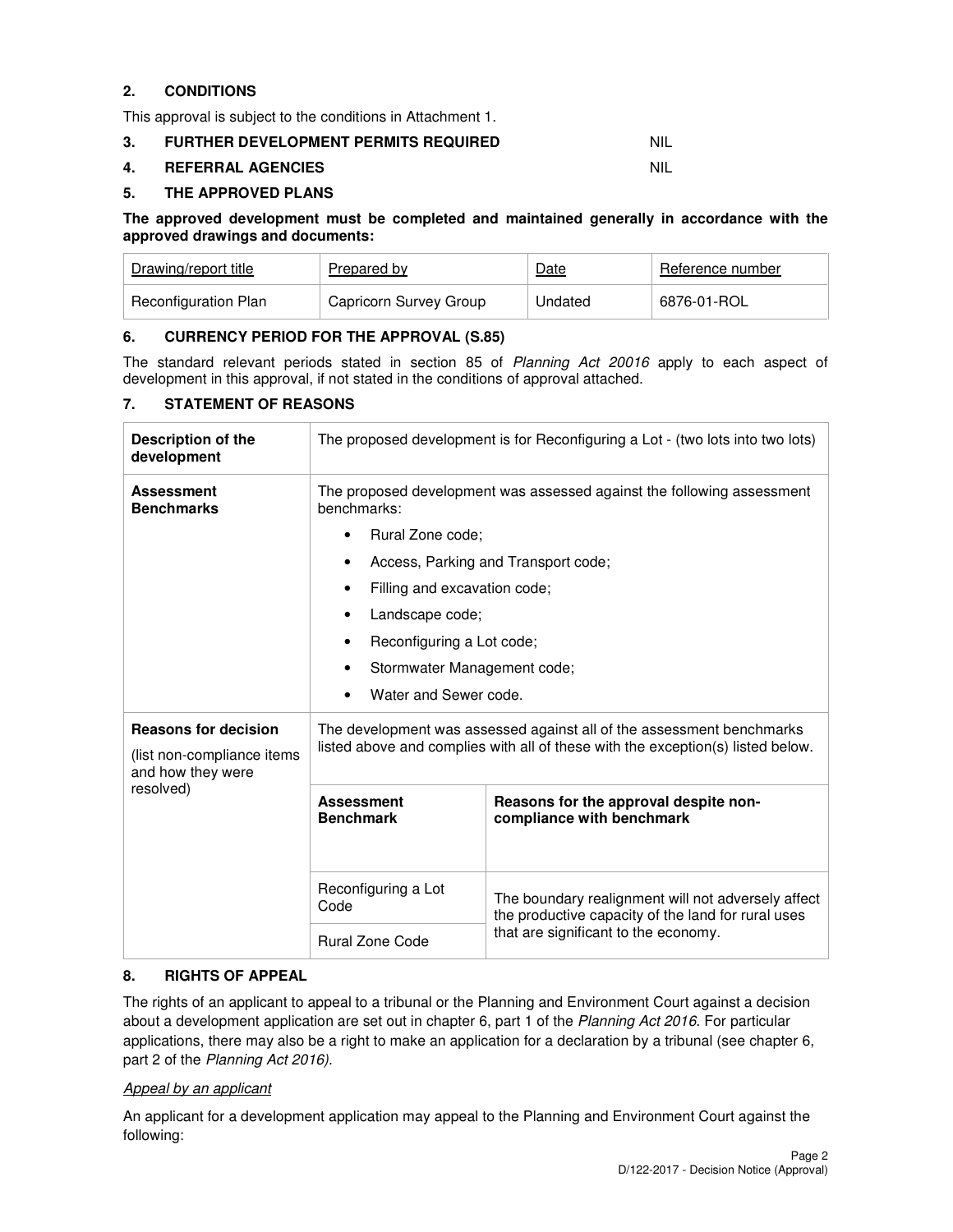- the refusal of all or part of the development application
- a provision of the development approval
- the decision to give a preliminary approval when a development permit was applied for
- a deemed refusal of the development application.

An applicant may also have a right to appeal to the Development tribunal. For more information, see schedule 1 of the Planning Act 2016.

The timeframes for starting an appeal in the Planning and Environment Court are set out in section 229 of the Planning Act 2016.

**Attachment 2** is an extract from the Planning Act 2016 that sets down the applicant's appeal rights and the appeal rights of a submitter.

#### **9. WHEN THE DEVELOPMENT APPROVAL TAKES EFFECT**

This development approval takes effect:

From the time the decision notice is given  $-$  if there is no submitter and the applicant does not appeal the decision to the court.

Or

When the submitter's appeal period ends  $-$  if there is a submitter and the applicant does not appeal the decision to the court.

Or

Subject to the decision of the court, when the appeal is finally decided  $-$  if an appeal is made to the court.

This approval will lapse unless substantially commenced within the above stated relevant periods (refer to sections 85 of Planning Act 2016 for further details).

#### **10. ASSESSMENT MANAGER**

| Name: | Amanda O'Mara                 | Signature: | Date: 24 October 2017 |
|-------|-------------------------------|------------|-----------------------|
|       | <b>ACTING COORDINATOR</b>     |            |                       |
|       | <b>DEVELOPMENT ASSESSMENT</b> |            |                       |

#### **Attachment 1 – Conditions of the approval**

**Part 1 – Conditions imposed by the assessment manager** [Note: where a condition is imposed about infrastructure under Chapter 4 of the Planning Act 2016, the relevant provision of the Act under which this condition was imposed must be specified.]

#### **Attachment 2—Extract on appeal rights**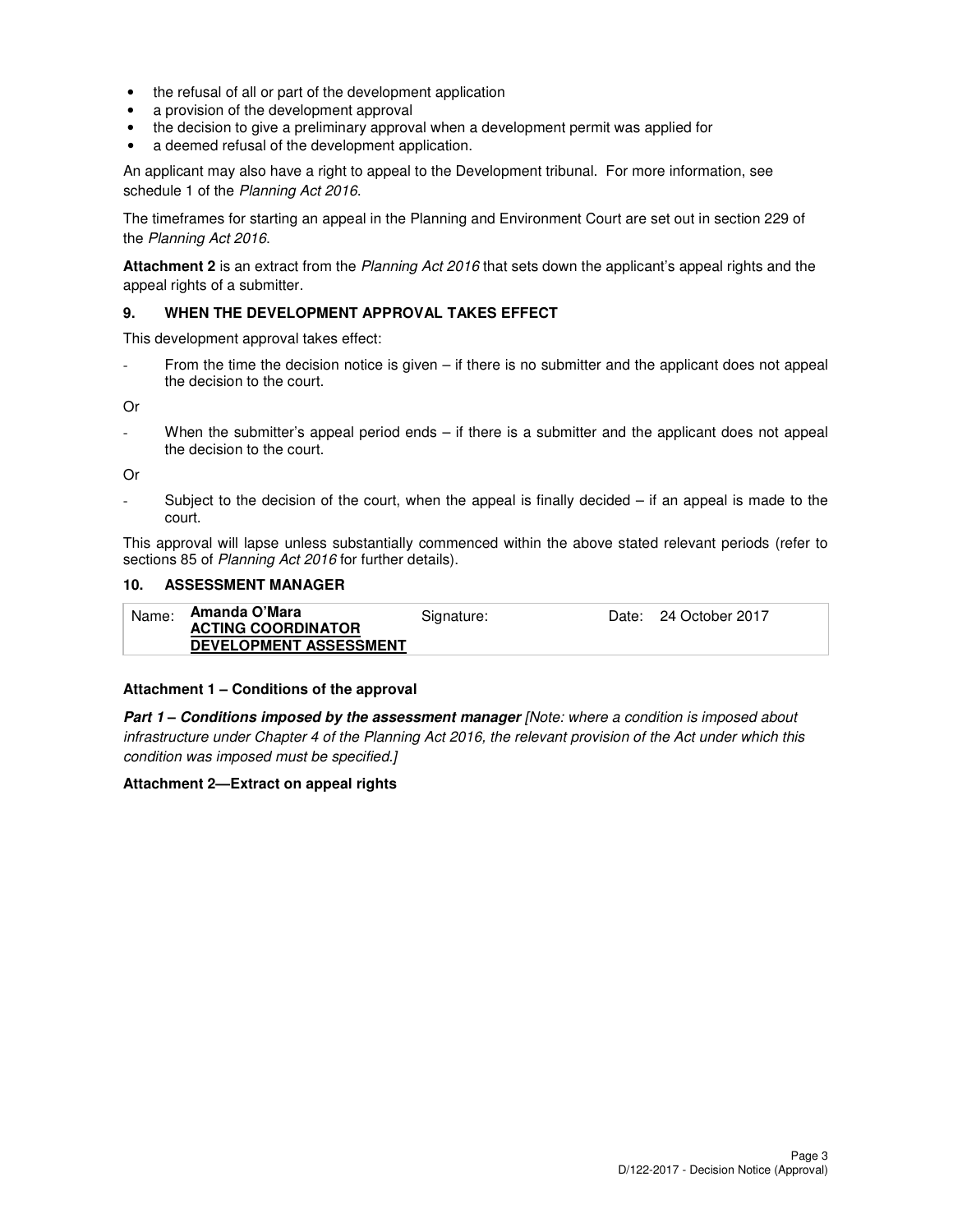

# **Attachment 1 – Part 1**

# **Rockhampton Regional Council Conditions**

PLANNING ACT 2016

# 1.0 ADMINISTRATION

- 1.1 The Developer and his employee, agent, contractor or invitee is responsible for ensuring compliance with the conditions of this development approval.
- 1.2 Where these Conditions refer to "Council" in relation to requiring Council to approve or to be satisfied as to any matter, or conferring on the Council a function, power or discretion, that role may be fulfilled in whole or in part by a delegate appointed for that purpose by the Council.
- 1.3 All conditions, works, or requirements of this development approval must be undertaken, completed, and be accompanied by a Compliance Certificate for any operational works required by this development approval:
	- 1.3.1 to Council's satisfaction;
	- 1.3.2 at no cost to Council; and
	- 1.3.3 prior to the issue of the Compliance Certificate for the Survey Plan,

unless otherwise stated.

1.4 Infrastructure requirements of this development approval must be contributed to the relevant authorities, where applicable, at no cost to Council, prior to the issue of the Compliance Certificate for the Survey Plan, unless otherwise stated.

# 2.0 APPROVED PLANS AND DOCUMENTS

2.1 The approved development must be completed and maintained generally in accordance with the approved plans and documents, except where amended by any condition of this development approval:

| Drawing/report title | Prepared by            | Date | Reference number      |
|----------------------|------------------------|------|-----------------------|
| Reconfiguration Plan | Capricorn Survey Group |      | Undated   6876-01-ROL |

2.2 Where there is any conflict between the conditions of this development approval and the details shown on the approved plans and documents, the conditions of this development approval must prevail.

## 3.0 STORMWATER WORKS

3.1 All stormwater must drain to a demonstrated lawful point of discharge and must not adversely affect surrounding land or infrastructure in comparison to the pre-development conditions, including but not limited to blocking, altering or diverting existing stormwater runoff patterns or having the potential to cause damage to other infrastructure.

#### 4.0 ASSET MANAGEMENT

- 4.1 Any alteration necessary to electricity, telephone, water mains, sewerage mains, and/or public utility installations resulting from the development or in connection with the development, must be at full cost to the Developer.
- 4.2 Any damage to existing stormwater, water supply and sewerage infrastructure, kerb and channel, pathway or roadway (including removal of concrete slurry from public land and Council infrastructure) that occurs while any works are being carried out in association with this development approval must be repaired at full cost to the developer. This includes the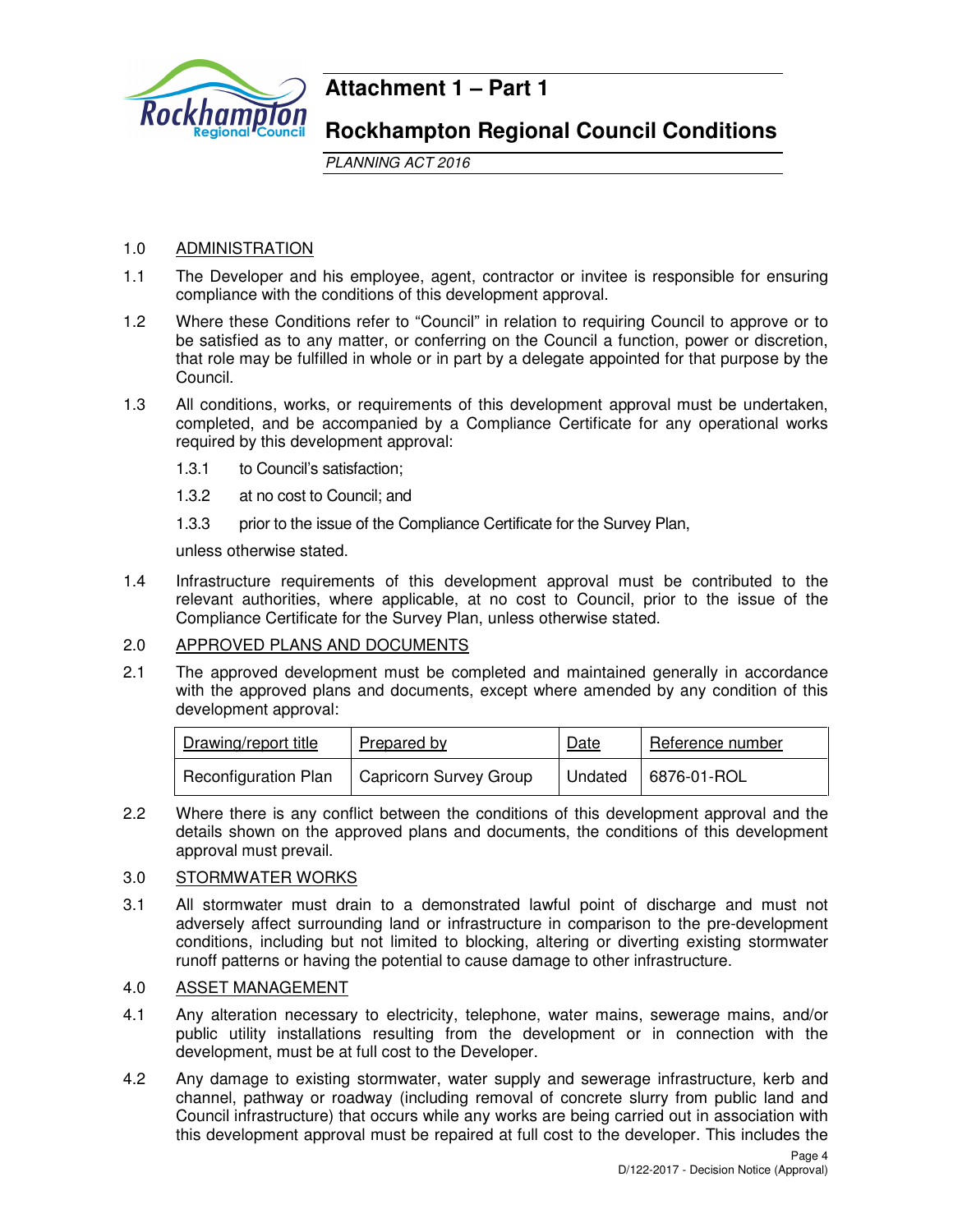reinstatement of any existing traffic signs or pavement markings that may have been removed or damaged.

# 5.0 OPERATING PROCEDURES

5.1 All construction materials, waste, waste skips, machinery and contractors' vehicles must be located and stored or parked within the site. No storage of materials, parking of construction machinery or contractors' vehicles will be permitted in Stanwell-Waroula Road.

## ADVISORY NOTES

#### NOTE 1. Aboriginal Cultural Heritage

It is advised that under section 23 of the Aboriginal Cultural Heritage Act 2003, a person who carries out an activity must take all reasonable and practicable measures to ensure the activity does not harm Aboriginal cultural heritage (the "cultural heritage duty of care"). Maximum penalties for breaching the duty of care are listed in the Aboriginal cultural heritage legislation. The information on Aboriginal cultural heritage is available on the Department of Aboriginal and Torres Strait Islander and Partnerships website www.datsip.qld.gov.au.

#### NOTE 2. Asbestos Removal

Any demolition and/or removal works involving asbestos materials must be undertaken in accordance with the requirements of the Work Health and Safety Act 2011 and Public Health Act 2005.

# NOTE 3. General Environmental Duty

General environmental duty under the *Environmental Protection Act 1994* prohibits unlawful environmental nuisance caused by noise, aerosols, particles, dust, ash, fumes, light, odour or smoke beyond the boundaries of the development site during all stages of the development including earthworks, construction and operation.

# NOTE 4. General Safety Of Public During Construction

The Work Health and Safety Act 2011 and Manual of Uniform Traffic Control Devices must be complied with in carrying out any construction works, and to ensure safe traffic control and safe public access in respect of works being constructed on a road.

#### NOTE 5. Rural Addressing

All Rural addressing must be provided to each lot in accordance with Council's rural addressing procedures.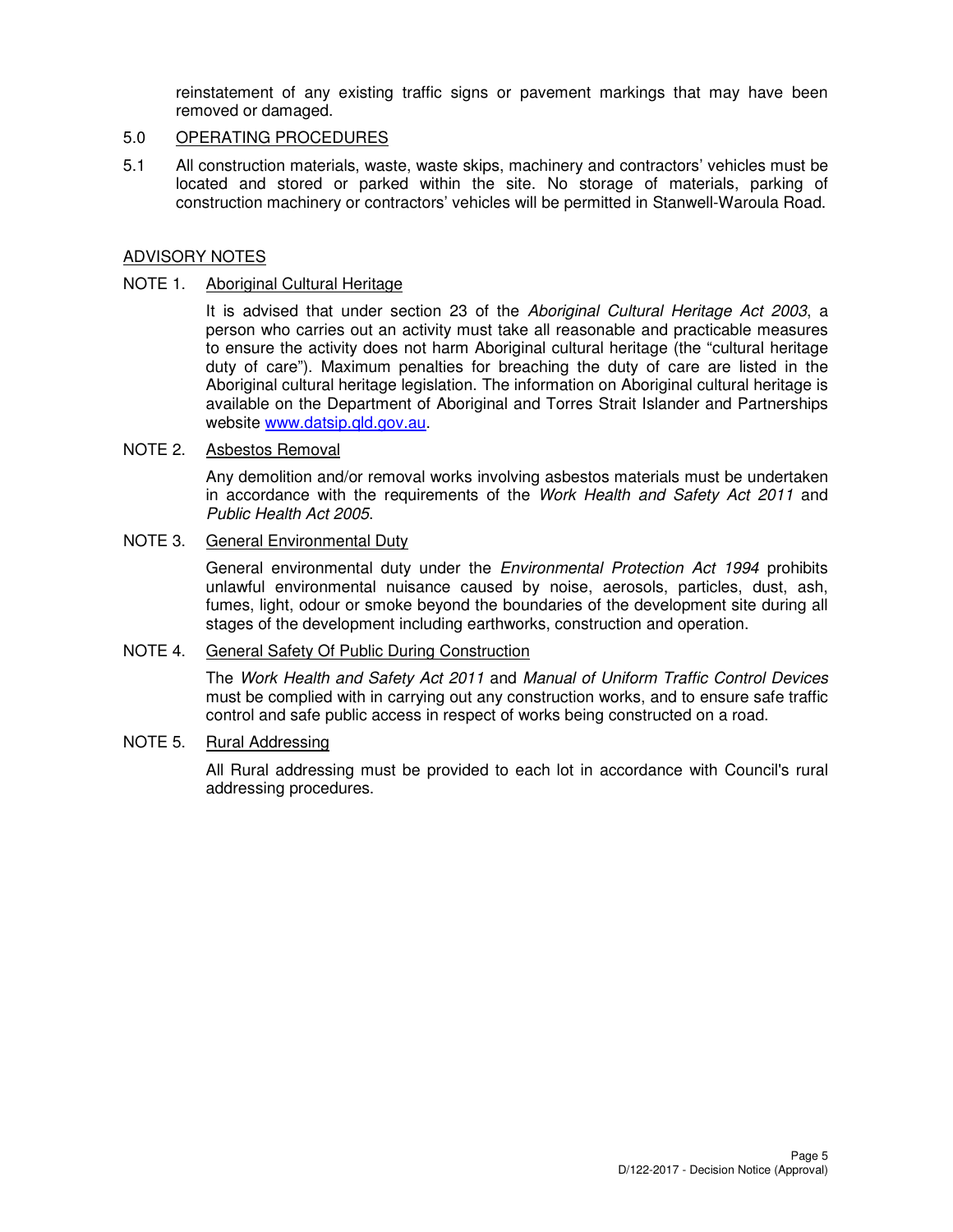

# **Attachment 2 - Appeal Rights**

PLANNING ACT 2016

The following is an extract from the Planning Act 2016 (Chapter 6)

#### **Appeal rights**

#### **229 Appeals to tribunal or P&E Court**

- (1) Schedule 1 states—
	- (a) matters that may be appealed to— (i) either a tribunal or the P&E Court; or (ii) only a tribunal; or
	- (iii) only the P&E Court; and
	- (b) the person—
		- (i) who may appeal a matter (the **appellant**); and (ii) who is a respondent in an appeal of the matter; and (iii) who is a co-respondent in an appeal of the matter;
		- and (iv) who may elect to be a co-respondent in an appeal of
	- the matter.
- (2) An appellant may start an appeal within the appeal period. (3) The **appeal period** is—
	- (a) for an appeal by a building advisory agency—10 business days after a decision notice for the decision is given to the agency or
	- (b) for an appeal against a deemed refusal—at any time after the deemed refusal happens; or
	- (c) for an appeal against a decision of the Minister, under chapter 7, part 4, to register premises or to renew the registration of premises—20 business days after a notice is published under section 269(3)(a) or (4); or
	- (d) for an appeal against an infrastructure charges notice— 20 business days after the infrastructure charges notice is given to the person; or
	- (e) for an appeal about a deemed approval of a development application for which a decision notice has not been given—30 business days after the applicant gives the deemed approval notice to the assessment manager; or
	- (f) for any other appeal—20 business days after a notice of the decision for the matter, including an enforcement notice, is given to the person.
	- Note—

See the P&E Court Act for the court's power to extend the appeal period.

- (4) Each respondent and co-respondent for an appeal may be heard in the appeal.
- (5) If an appeal is only about a referral agency's response, the assessment manager may apply to the tribunal or P&E Court to withdraw from the appeal.
- (6) To remove any doubt, it is declared that an appeal against an infrastructure charges notice must not be about—
	- (a) the adopted charge itself; or
	- (b) for a decision about an offset or refund—
		- (i) the establishment cost of trunk infrastructure identified in a LGIP; or
		- (ii) the cost of infrastructure decided using the method
	- included in the local government's charges resolution.

#### **230 Notice of appeal**

- (1) An appellant starts an appeal by lodging, with the registrar of the tribunal or P&E Court, a notice of appeal that— (a) is in the approved form; and
	- (b) succinctly states the grounds of the appeal.
- (2) The notice of appeal must be accompanied by the required fee.
- (3) The appellant or, for an appeal to a tribunal, the registrar must, within the service period, give a copy of the notice of appeal to—
- (a) the respondent for the appeal; and
- (b) each co-respondent for the appeal; and
- (c) for an appeal about a development application under schedule 1, table 1, item 1—each principal submitter for the development application; and
- (d) for an appeal about a change application under schedule 1, table 1, item 2—each principal submitter for the change application; and
- (e) each person who may elect to become a co-respondent for the appeal, other than an eligible submitter who is not a principal submitter in an appeal under paragraph (c) or (d); and
- (f) for an appeal to the P&E Court—the chief executive; and
- (g) for an appeal to a tribunal under another Act—any other
- person who the registrar considers appropriate.
- (4) The **service period** is—
	- (a) if a submitter or advice agency started the appeal in the P&E Court—2 business days after the appeal is started; or
- (b) otherwise—10 business days after the appeal is started. (5) A notice of appeal given to a person who may elect to be a
- co-respondent must state the effect of subsection (6) A person elects to be a co-respondent by filing a notice of
- election, in the approved form, within 10 business days after the notice of appeal is given to the person*.*
- **231 Other appeals**
- (1) Subject to this chapter, schedule 1 and the P&E Court Act, unless the Supreme Court decides a decision or other matter under this Act is affected by jurisdictional error, the decision or matter is non-appealable.
- (2) The Judicial Review Act 1991, part 5 applies to the decision or matter to the extent it is affected by jurisdictional error.
- (3) A person who, but for subsection (1) could have made an application under the Judicial Review Act 1991 in relation to the decision or matter, may apply under part 4 of that Act for a statement of reasons in relation to the decision or matter.
- (4) In this section— **decision** includes—
	- (a) conduct engaged in for the purpose of making a decision; and
	- (b) other conduct that relates to the making of a decision; and
	- (c) the making of a decision or the failure to make a decision; and
	- (d) a purported decision; and
	- (e) a deemed refusal.
- **non-appealable**, for a decision or matter, means the decision or matter—
	- (a) is final and conclusive; and
	- (b) may not be challenged, appealed against, reviewed, quashed, set aside or called into question in any other way under the Judicial Review Act 1991 or otherwise, whether by the Supreme Court, another court, a tribunal or another entity; and
	- (c) is not subject to any declaratory, injunctive or other order of the Supreme Court, another court, a tribunal or another entity on any ground.

#### **232 Rules of the P&E Court**

- (1) A person who is appealing to the P&E Court must comply with the rules of the court that apply to the appeal.
- (2) However, the P&E Court may hear and decide an appeal even if the person has not complied with rules of the P&E Court.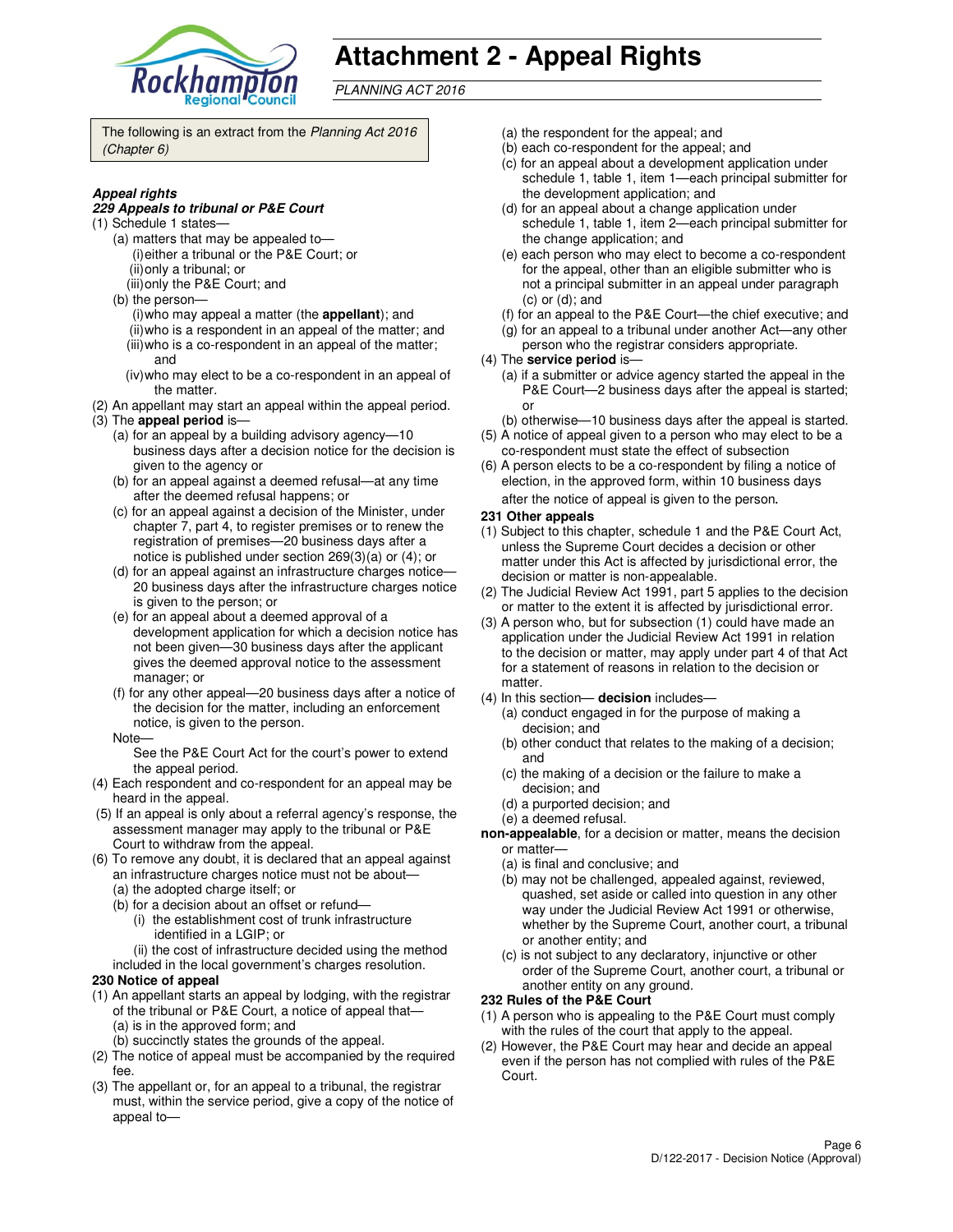

# **Appeal Rights**

PLANNING ACT 2016

#### **Schedule 1 Appeals section 229**

# **1 Appeal rights and parties to appeals**

- (1) Table 1 states the matters that may be appealed to—(a) the P&E court; or (b) a tribunal.
- (2) However, table 1 applies to a tribunal only if the matter involves—
	- (a) the refusal, or deemed refusal of a development application, for—
	- (i) a material change of use for a classified building; or
	- (ii) operational work associated with building work, a retaining wall, or a tennis court; or (b) a provision of a development approval for—
	- (i) a material change of use for a classified building; or
- (ii) operational work associated with building work, a retaining wall, or a tennis court; or
	- (c) if a development permit was applied for—the decision to give a preliminary approval for—
		- (i) a material change of use for a classified building; or
		- (ii) operational work associated with building work, a retaining wall, or a tennis court; or
	- (d) a development condition if—
		- (i) the development approval is only for a material change of use that involves the use of a building classified under the Building Code as a class 2 building; and
		- (ii) the building is, or is proposed to be, not more than 3 storeys; and
		- (iii) the proposed development is for not more than 60 sole-occupancy units; or
	- (e) a decision for, or a deemed refusal of, an extension application for a development approval that is only for a material change of use of a classified building; or
	- (f) a decision for, or a deemed refusal of, a change application for a development approval that is only for a material change of use of a classified building; or
	- (g) a matter under this Act, to the extent the matter relates to—
		- (i) the Building Act, other than a matter under that Act that may or must be decided by the Queensland Building and Construction Commission; or
		- (ii) the Plumbing and Drainage Act, part 4 or 5; or
	- (h) a decision to give an enforcement notice in relation to a matter under paragraphs (a) to (g); or
	- (i) a decision to give an infrastructure charges notice; or
	- (j) the refusal, or deemed refusal, of a conversion application; or
	- (k) a matter that, under another Act, may be appealed to the tribunal; or
	- (l) a matter prescribed by regulation.
- (3) Also, table 1 does not apply to a tribunal if the matter
- involves—
	- (a) for a matter in subsection  $(2)(a)$  to  $(d)$ 
		- (i) a development approval for which the development application required impact assessment; and
		- (ii) a development approval in relation to which the assessment manager received a properly made submission for the development application; or
	- (b) a provision of a development approval about the identification or inclusion, under a variation approval, of a matter for the development.
- (4) Table 2 states the matters that may be appealed only to the P&E Court.
- (5) Table 3 states the matters that may be appealed only to the tribunal.
- (6) In each table—
	- (a) column 1 states the appellant in the appeal; and
	- (b) column 2 states the respondent in the appeal; and
	- (c) column 3 states the co-respondent (if any) in the appeal; and
	- (d) column 4 states the co-respondents by election (if any) in the appeal.
- (7) If the chief executive receives a notice of appeal under section 230(3)(f), the chief executive may elect to be a corespondent in the appeal.

## **Table 1**

| Appeals to the P&E Court and, for certain matters, to a tribunal |                                                                                                                                                                                   |                                                                                          |                                                       |  |  |
|------------------------------------------------------------------|-----------------------------------------------------------------------------------------------------------------------------------------------------------------------------------|------------------------------------------------------------------------------------------|-------------------------------------------------------|--|--|
| 1. Development applications<br>An appeal may be made against-    | (a) the refusal of all or part of the development application; or<br>(b) the deemed refusal of the development application; or<br>(c) a provision of the development approval; or | (d) if a development permit was applied for—the decision to give a preliminary approval. |                                                       |  |  |
| Column 1                                                         | Column 2                                                                                                                                                                          | Column 3                                                                                 | Column 4                                              |  |  |
| Appellant                                                        | Respondent                                                                                                                                                                        | Co-respondent                                                                            | Co-respondent by election                             |  |  |
|                                                                  |                                                                                                                                                                                   | $($ if any $)$                                                                           | $(if$ any)                                            |  |  |
| The applicant                                                    | The assessment<br>manager                                                                                                                                                         | If the appeal is about<br>a concurrence                                                  | 1 A concurrence agency that is<br>not a co-respondent |  |  |

agency's referral

2 If a chosen Assessment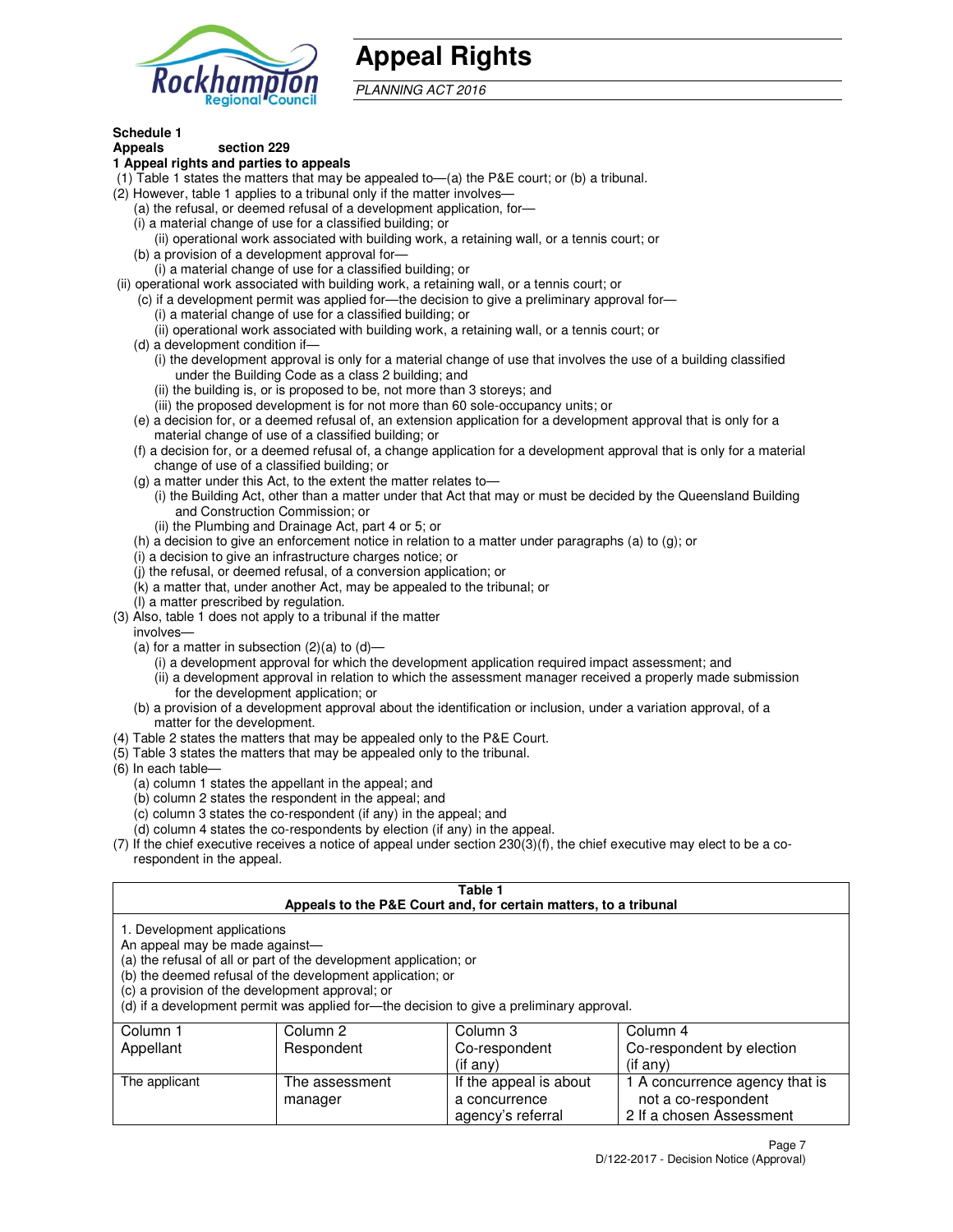| Table 1<br>Appeals to the P&E Court and, for certain matters, to a tribunal                                                                                                                          |                                                                                                                                                                                                                               |                                                                                                                                                                                                                                                                                 |                                                                                                                                                                                                                                                                                                                                                 |  |
|------------------------------------------------------------------------------------------------------------------------------------------------------------------------------------------------------|-------------------------------------------------------------------------------------------------------------------------------------------------------------------------------------------------------------------------------|---------------------------------------------------------------------------------------------------------------------------------------------------------------------------------------------------------------------------------------------------------------------------------|-------------------------------------------------------------------------------------------------------------------------------------------------------------------------------------------------------------------------------------------------------------------------------------------------------------------------------------------------|--|
|                                                                                                                                                                                                      |                                                                                                                                                                                                                               | response-the<br>concurrence agency                                                                                                                                                                                                                                              | manager is the respondent-<br>the prescribed assessment<br>manager<br>3 Any eligible advice agency for<br>the application<br>4 Any eligible submitter for the<br>application                                                                                                                                                                    |  |
| 2. Change applications<br>An appeal may be made against-<br>(b) a deemed refusal of a change application.                                                                                            |                                                                                                                                                                                                                               |                                                                                                                                                                                                                                                                                 | (a) a responsible entity's decision for a change application, other than a decision made by the P&E court; or                                                                                                                                                                                                                                   |  |
| Column 1<br>Appellant                                                                                                                                                                                | Column <sub>2</sub><br>Respondent                                                                                                                                                                                             | Column 3<br>Co-respondent<br>(if any)                                                                                                                                                                                                                                           | Column 4<br>Co-respondent by election<br>(if any)                                                                                                                                                                                                                                                                                               |  |
| 1 The applicant<br>2 If the responsible<br>entity is the<br>assessment<br>manager-an<br>affected entity that<br>gave a pre-request<br>notice or response<br>notice                                   | The responsible<br>entity                                                                                                                                                                                                     | If an affected entity<br>starts the appeal-the<br>applicant                                                                                                                                                                                                                     | 1 A concurrence agency for the<br>development application<br>2 If a chosen assessment<br>manager is the respondent-<br>the prescribed assessment<br>manager<br>3 A private certifier for the<br>development application<br>4 Any eligible advice agency for<br>the change application<br>5 Any eligible submitter for the<br>change application |  |
| 3. Extension applications<br>An appeal may be made against-<br>Column 1<br>Appellant                                                                                                                 | (a) the assessment manager's decision about an extension application; or<br>(b) a deemed refusal of an extension application.<br>Column <sub>2</sub><br>Respondent                                                            | Column 3<br>Co-respondent                                                                                                                                                                                                                                                       | Column 4<br>Co-respondent by election                                                                                                                                                                                                                                                                                                           |  |
| 1 The applicant<br>1<br>2 For a matter other<br>than a deemed<br>refusal of an<br>extension<br>application $-$ a<br>concurrence<br>agency, other than<br>the chief executive,<br>for the application | The assessment<br>manager                                                                                                                                                                                                     | (if any)<br>If a concurrence<br>agency starts the<br>appeal - the applicant                                                                                                                                                                                                     | (if any)<br>If a chosen assessment<br>manager is the respondent $-$ the<br>prescribed assessment manager                                                                                                                                                                                                                                        |  |
| 4. Infrastructure charges notices<br>a) The notice involved an error relating to $-$<br>(i)<br>An offset or refund; or<br>(ii)<br>imposed the amount.                                                | (i) The application of the relevant adopted charge; or<br>Examples of errors in applying an adopted charge -<br>The working out of extra demands, for section 120; or<br>b) The was no decision about an offset or refund; or | The incorrect application of gross floor area for a non-residential development<br>Applying an incorrect 'use category', under a regulation, to the development<br>c) If the infrastructure charges notice states a refund will be given - the timing for giving the refund; or | An appeal may be made against an infrastructure charges notice on 1 or more of the following grounds<br>d) The amount of the charge is so unreasonable that no reasonable relevant local government could have                                                                                                                                  |  |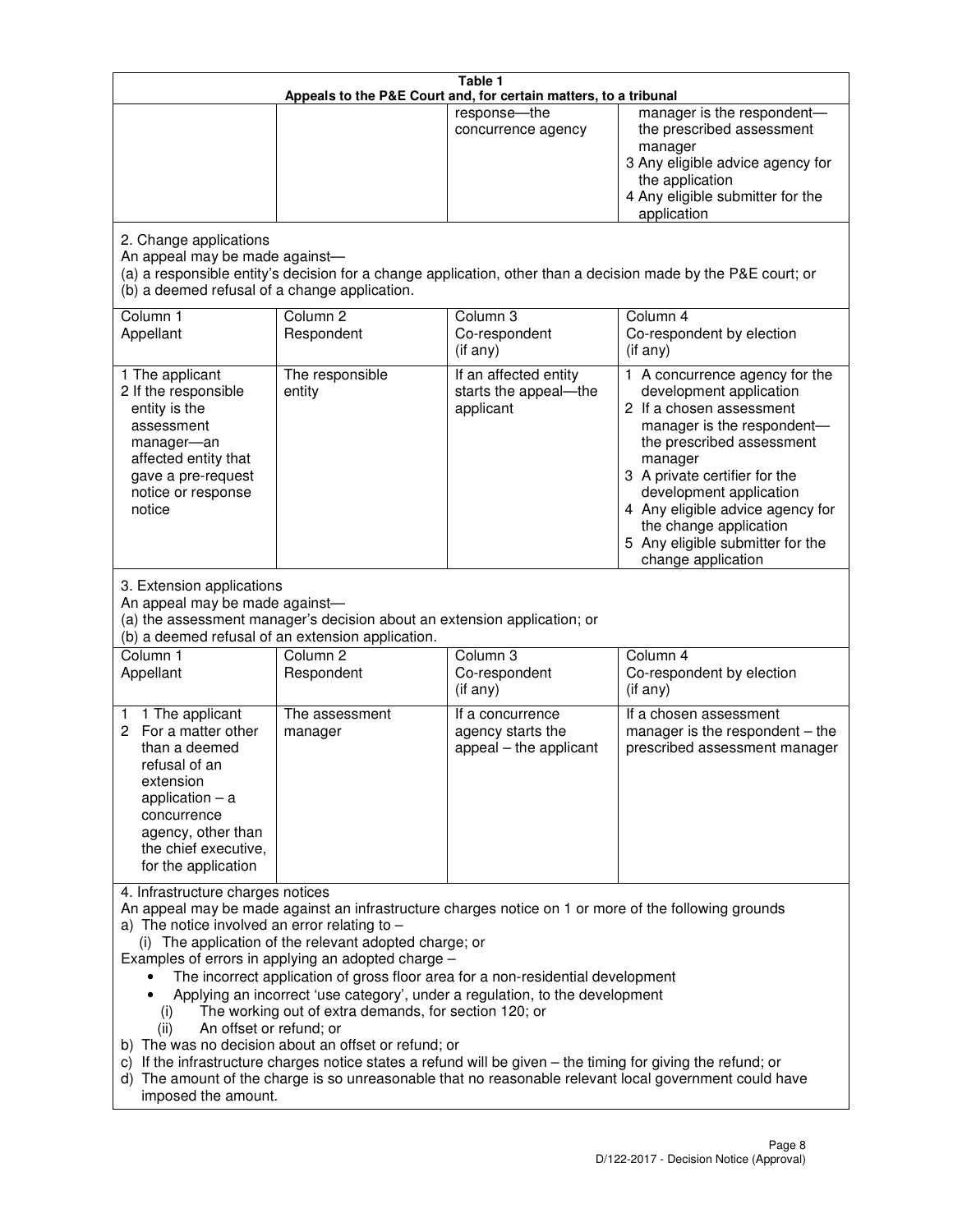|                                                                                                                 |                                                                           | Table 1                                                          |                                                                                                                                                                            |
|-----------------------------------------------------------------------------------------------------------------|---------------------------------------------------------------------------|------------------------------------------------------------------|----------------------------------------------------------------------------------------------------------------------------------------------------------------------------|
|                                                                                                                 |                                                                           | Appeals to the P&E Court and, for certain matters, to a tribunal |                                                                                                                                                                            |
| Column <sub>1</sub><br>Appellant                                                                                | Column <sub>2</sub><br>Respondent                                         | Column 3<br>Co-respondent<br>(if any)                            | Column 4<br>Co-respondent by election<br>(if any)                                                                                                                          |
| The person given the<br>Infrastructure charges<br>notice                                                        | The local government<br>that gave the<br>infrastructure charges<br>notice |                                                                  |                                                                                                                                                                            |
| 5. Conversion applications<br>An appeal may be made against-<br>(a) the refusal of a conversion application; or | (b) a deemed refusal of a conversion application.                         |                                                                  |                                                                                                                                                                            |
| Column <sub>1</sub><br>Appellant                                                                                | Column $\overline{2}$<br>Respondent                                       | Column <sub>3</sub><br>Co-respondent<br>$(i f \text{ any})$      | Column <sub>4</sub><br>Co-respondent by election<br>(if any)                                                                                                               |
| The applicant                                                                                                   | The local government<br>to which the conversion<br>application was made   | $\overline{a}$                                                   |                                                                                                                                                                            |
| 6. Enforcement notices                                                                                          | An appeal may be made against the decision to give an enforcement notice. |                                                                  |                                                                                                                                                                            |
| Column <sub>1</sub><br>Appellant                                                                                | Column <sub>2</sub><br>Respondent                                         | Column <sub>3</sub><br>Co-respondent<br>$(i f \text{ any})$      | Column 4<br>Co-respondent by election<br>(if any)                                                                                                                          |
| The person given the<br>enforcement notice                                                                      | The enforcement<br>authority                                              |                                                                  | If the enforcement authority is<br>not the local government for<br>the premises in relation to which<br>the offence is alleged to have<br>happened-the local<br>government |
|                                                                                                                 |                                                                           |                                                                  |                                                                                                                                                                            |

| Table 2<br>Appeals to the P&E Court only                                                |                                                                                                                                                       |                                                                                   |                                                                                                                                                                                                                        |  |
|-----------------------------------------------------------------------------------------|-------------------------------------------------------------------------------------------------------------------------------------------------------|-----------------------------------------------------------------------------------|------------------------------------------------------------------------------------------------------------------------------------------------------------------------------------------------------------------------|--|
| 1. Appeals from tribunal<br>section 252, on the ground of-<br>(b) jurisdictional error. | An appeal may be made against a decision of a tribunal, other than a decision under<br>(a) an error or mistake in law on the part of the tribunal; or |                                                                                   |                                                                                                                                                                                                                        |  |
| Column 1<br>Appellant                                                                   | Column <sub>2</sub><br>Respondent                                                                                                                     | Column 3<br>Co-respondent<br>(if any)                                             | Column 4<br>Co-respondent by election<br>(if any)                                                                                                                                                                      |  |
| A party to the<br>proceedings for the<br>decision                                       | The other party to the<br>proceedings for the<br>decision                                                                                             | ÷,                                                                                |                                                                                                                                                                                                                        |  |
| 2. Eligible submitter appeals<br>(b) a variation request.                               | application, to the extent that the decision relates to-                                                                                              |                                                                                   | An appeal may be made against the decision to give a development approval, or an approval for a change<br>(a) any part of the development application for the development approval that required impact assessment; or |  |
| Column <sub>1</sub><br>Appellant                                                        | Column <sub>2</sub><br>Respondent                                                                                                                     | Column 3<br>Co-respondent<br>(if any)                                             | Column <sub>4</sub><br>Co-respondent by election<br>$(if$ any)                                                                                                                                                         |  |
| 1 For a development<br>application-an<br>eligible submitter for<br>the development      | 1 For a development<br>application-the<br>assessment<br>manager                                                                                       | 1 The applicant<br>2 If the appeal is<br>about a concurrence<br>agency's referral | Another eligible<br>submitter for the<br>application                                                                                                                                                                   |  |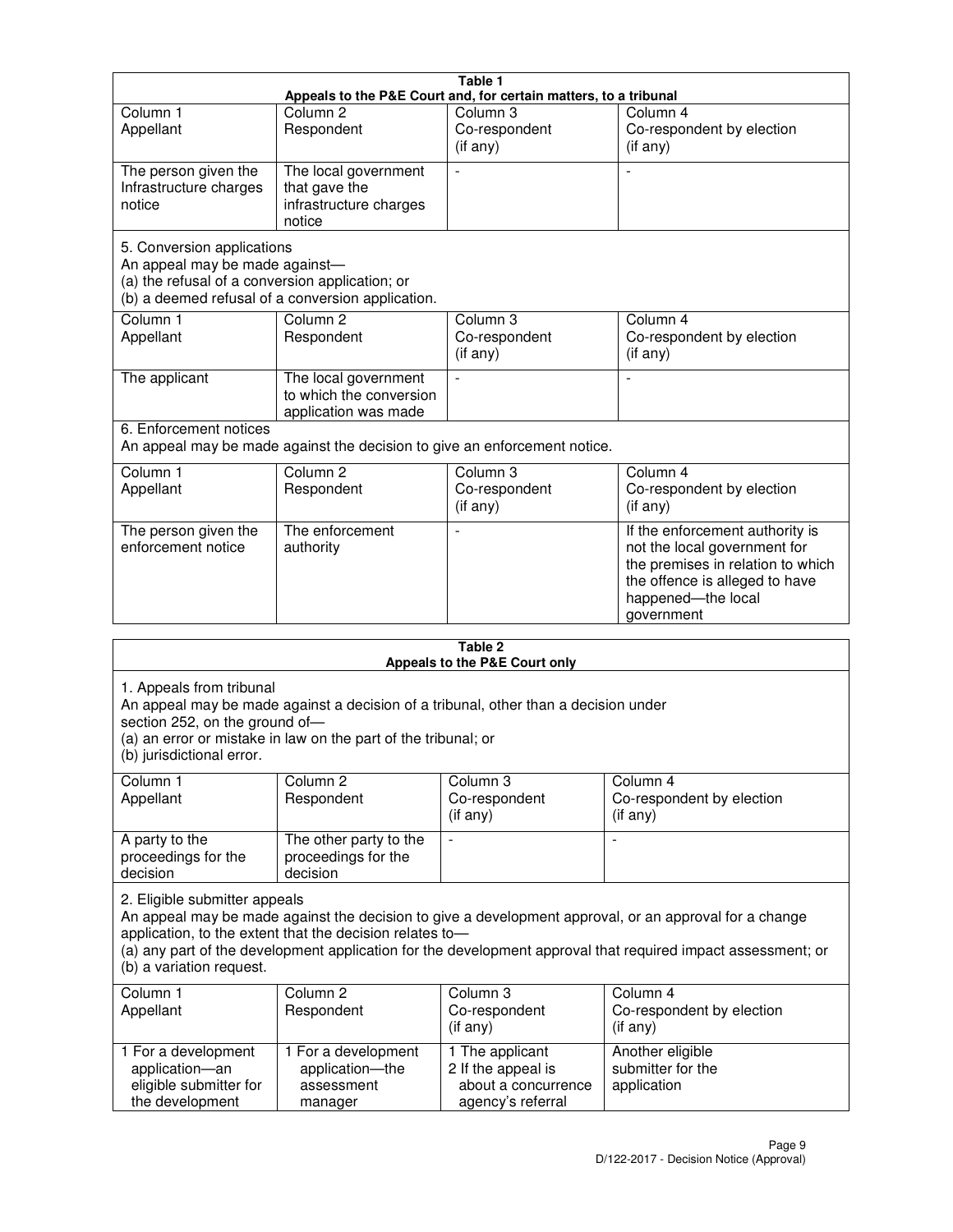|                                                                                                                                                                                                                                                                                               |                                                                                                                                                                                                      | Table 2<br>Appeals to the P&E Court only                                                                                                                                    |                                                                                                           |
|-----------------------------------------------------------------------------------------------------------------------------------------------------------------------------------------------------------------------------------------------------------------------------------------------|------------------------------------------------------------------------------------------------------------------------------------------------------------------------------------------------------|-----------------------------------------------------------------------------------------------------------------------------------------------------------------------------|-----------------------------------------------------------------------------------------------------------|
| application<br>2 For a change<br>application-an<br>eligible submitter for<br>the change<br>application                                                                                                                                                                                        | 2 For a change<br>application-the<br>responsible entity                                                                                                                                              | response-the<br>concurrence agency                                                                                                                                          |                                                                                                           |
| required impact assessment; or<br>(b) a variation request.                                                                                                                                                                                                                                    | 3. Eligible submitter and eligible advice agency appeals                                                                                                                                             | An appeal may be made against a provision of a development approval, or failure to<br>include a provision in the development approval, to the extent the matter relates to- | (a) any part of the development application or the change application, for the development approval, that |
| Column 1<br>Appellant                                                                                                                                                                                                                                                                         | Column <sub>2</sub><br>Respondent                                                                                                                                                                    | Column <sub>3</sub><br>Co-respondent<br>(if any)                                                                                                                            | Column 4<br>Co-respondent by election<br>(i f any)                                                        |
| 1 For a development<br>application-an<br>eligible submitter for<br>the development<br>application<br>2 For a change<br>application-an<br>eligible submitter for<br>the change<br>application<br>3 An eligible advice<br>agency for the<br>development<br>application or<br>change application | 1 For a development<br>application-the<br>assessment<br>manager<br>2 For a change<br>application-the<br>responsible entity                                                                           | 1 The applicant<br>2 If the appeal is<br>about a concurrence<br>agency's referral<br>response-the<br>concurrence agency                                                     | Another eligible submitter for the<br>application                                                         |
| 4. Compensation claims<br>An appeal may be made against-                                                                                                                                                                                                                                      | (a) a decision under section 32 about a compensation claim; or<br>(b) a decision under section 265 about a claim for compensation; or<br>(c) a deemed refusal of a claim under paragraph (a) or (b). |                                                                                                                                                                             |                                                                                                           |
| Column 1<br>Appellant                                                                                                                                                                                                                                                                         | Column 2<br>Respondent                                                                                                                                                                               | Column 3<br>Co-respondent<br>(if any)                                                                                                                                       | Column 4<br>Co-respondent by election<br>(if any)                                                         |
| A person dissatisfied<br>with the decision                                                                                                                                                                                                                                                    | The local<br>government to which<br>the claim was made                                                                                                                                               |                                                                                                                                                                             | $\blacksquare$                                                                                            |
| 5. Registered premises                                                                                                                                                                                                                                                                        |                                                                                                                                                                                                      | An appeal may be made against a decision of the Minister under chapter 7, part 4.                                                                                           |                                                                                                           |
| Column 1<br>Appellant                                                                                                                                                                                                                                                                         | Column <sub>2</sub><br>Respondent                                                                                                                                                                    | Column 3<br>Co-respondent<br>(if any)                                                                                                                                       | Column 4<br>Co-respondent by election<br>(if any)                                                         |
| 1 A person given a<br>decision notice about<br>the decision<br>2 If the decision is to<br>register premises or<br>renew the<br>registration of<br>premises-an owner<br>or occupier of                                                                                                         | The Minister                                                                                                                                                                                         | $\overline{a}$                                                                                                                                                              | If an owner or occupier starts the<br>appeal - the owner of the<br>registered premises                    |